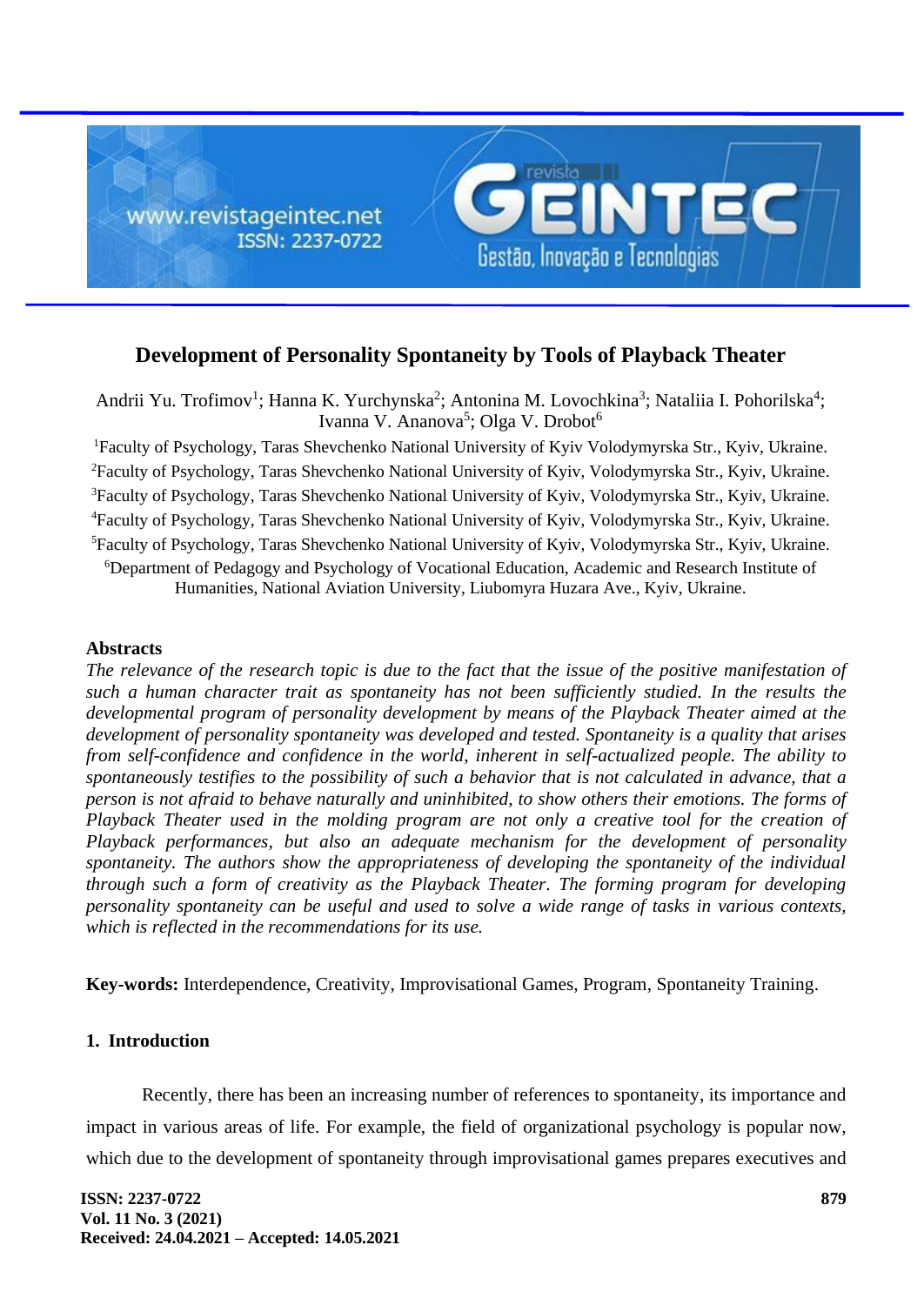managers for unpredictable changes in organizations [1]. Preparation allows people to move forward and deal with the change. E. Slingerland believes that the excessive attention paid by modern man to the mind, willpower and self-control does not allow us to assess the importance of "body-thinking": semi-automatic actions arising from the subconscious with little or no conscious mind involvement. The state of spontaneity, the author claims, is pleasant because a huge number of problems cannot be solved with the help of the conscious psyche. To cope with them, you need to free quick unconscious perception. Cognitive scientists are increasingly convinced that our conscious, explicit consciousness often becomes a cunning liar, and spontaneous, unconscious gestures reflect what is really on a person's mind. It is physiologically difficult to consciously cause spontaneity, but it is still possible to develop this personality trait [2].

A number of scientists conducted a study aimed at researching the two characteristics of spontaneity, its relationship to creativity and impulsivity. They hypothesized a positive relationship between spontaneity and creativity, and they also suggested the presence of the negative relationship between spontaneity and impulsivity. Results confirmed both hypothesizes [3]. There are different points of view regarding the conditions for the manifestation of spontaneity, and they all agree on one thing that it is possible to "see" spontaneity during creative activity. Not any, but one that requires preliminary preparation and training. J. Moreno proposed at the beginning of his activity a method of spontaneity training [4]. First of all, an indispensable condition for such a training is direct interaction with other people. Teaching books, computer programs, not only do not contribute to the development of spontaneity, but, on the contrary, impede this process. Spontaneity, or the ability to a non-standard situation and independent action, arises in the individual in response to the active (spontaneous) resistance of other people, which stands in the way of stereotyped actions and forces one-self, having mobilized all one's resources, to make workarounds. So, the main auxiliary psychological tool for training spontaneity is the interaction of the person with other people, with their spontaneous reactions.

Spontaneity is a way of creativity's existence, not an isolated state, but a direct experience of subjectivity. If creativity is the most common thing in the world, then spontaneity, on the contrary, seems to be a privilege, according to R.A. Vaneigem [5]. It is possessed only by those whose prolonged opposition to power endowed them with a consciousness of their own individual value. While the radiance of creativity continues, spontaneity remains a chance, the author believes. In our opinion, the best place for creativity to interact with spontaneity is the theater, namely the Playback Theater and all the processes that take place in it: rehearsals, practicing techniques, group processes in the troupe, performances, and so on. Playback Theater is a theater of improvisation and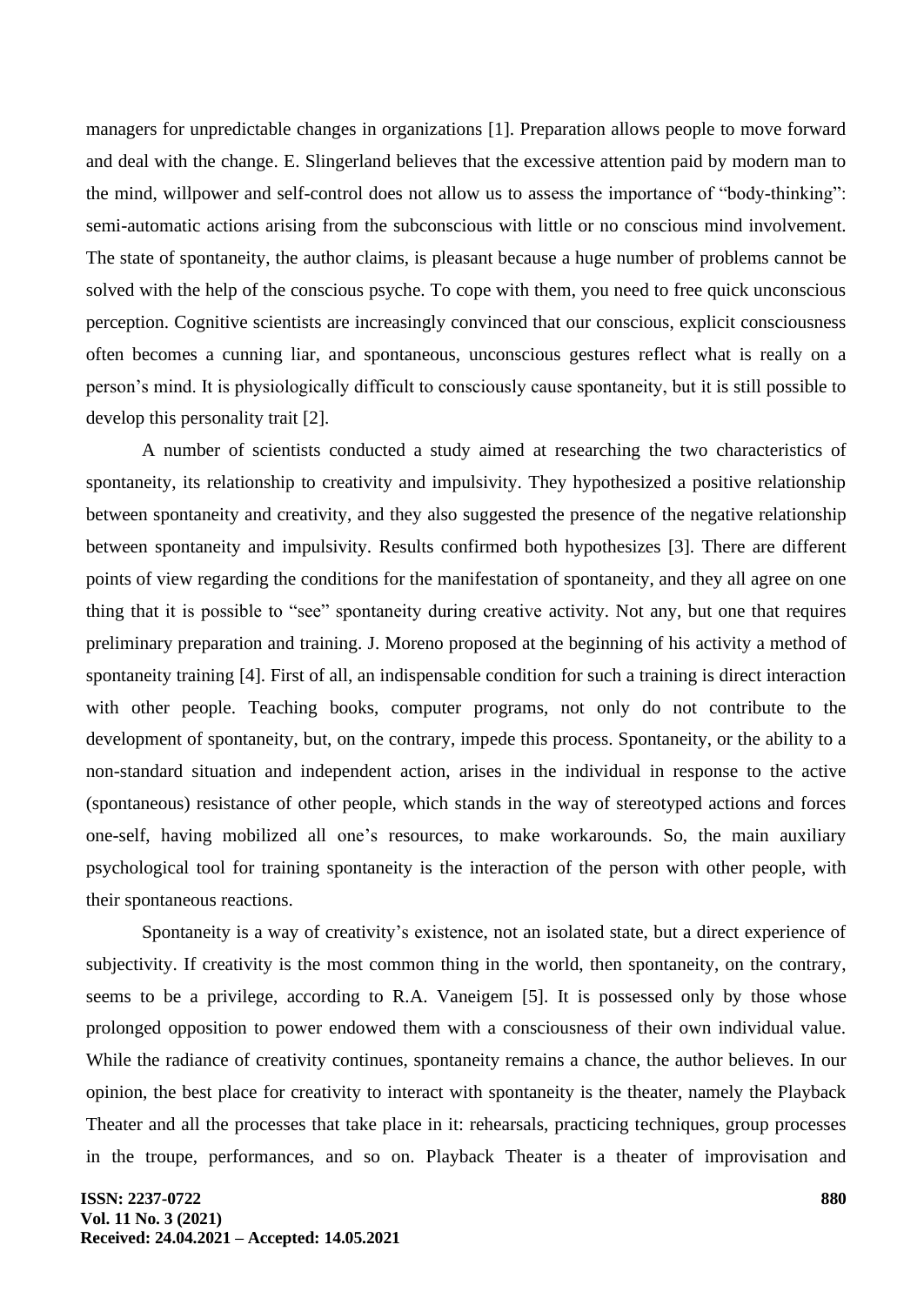spontaneity, where the audience tells their stories, and the actors immediately play them on stage. As described by V.V. Savinov, it combines elements of stage and street theater, interactive art (happening, performance), psychological shows and psychodramatic staging [6]. There are three parties involved in the Playback Theater: the audience (viewers and storytellers), actors and conductor (or presenter). After the conductor's preliminary communication with the narrator, the Playback actors play the story of the last on stage without preliminary preparation, spontaneously improvising and revealing the aesthetic essence of the story.

Was to put the ideas, principles and elements of the Playback Theater as the main mean of developing the spontaneity of personality for two reasons. Firstly, as it was established above, spontaneity is closely connected with creativity and is best manifested precisely during the creative process, and the Playback Theater can be safely called a new modern form of creativity. Secondly, the idea of the Playback Theater creates the best conditions for the development and manifestation of spontaneity due to improvisation what actors use on stage to display audience stories [7-10]. Our forming program is built in a similar way with the rehearsals of the Playback Theater, as a result of which the participants in the forming program are equated with Playback actors. The difference between the actors' regular rehearsals and the forming program is to shift the goal of two processes: if Playback actors need to practice certain forms and skills for a successful performance, then program participants need to develop similar skills and try to reproduce the most common forms of theater to develop spontaneity as personality properties. The purpose of the article is to study the program of personality spontaneity by means of the Playback Theater.

### **2. Materials and Methods**

Based on the results of a regression analysis conducted in a previous study, it was found that spontaneity is most affected by indicators of creativity, autonomy, and uncertainty tolerance [11]. Given this, the goal of the program for the development of spontaneity in a person involves solving the following tasks: to increase creativity; to develop creative abilities and creative thinking; to develop autonomy and independence in their own choices; to develop the ability to be prepared for uncertain situations. As a result of the regression analysis, it was found that spontaneity affects: locus control, self-regulation and autonomy, which allows us to assume that as a result of the development of spontaneity by using the forming program, the personality will be able to form and develop such personal qualities as: personal responsibility, self-regulation, creativity, empathy. The success of the forming program can be evaluated both statistically and with the help of traditional psychotherapeutic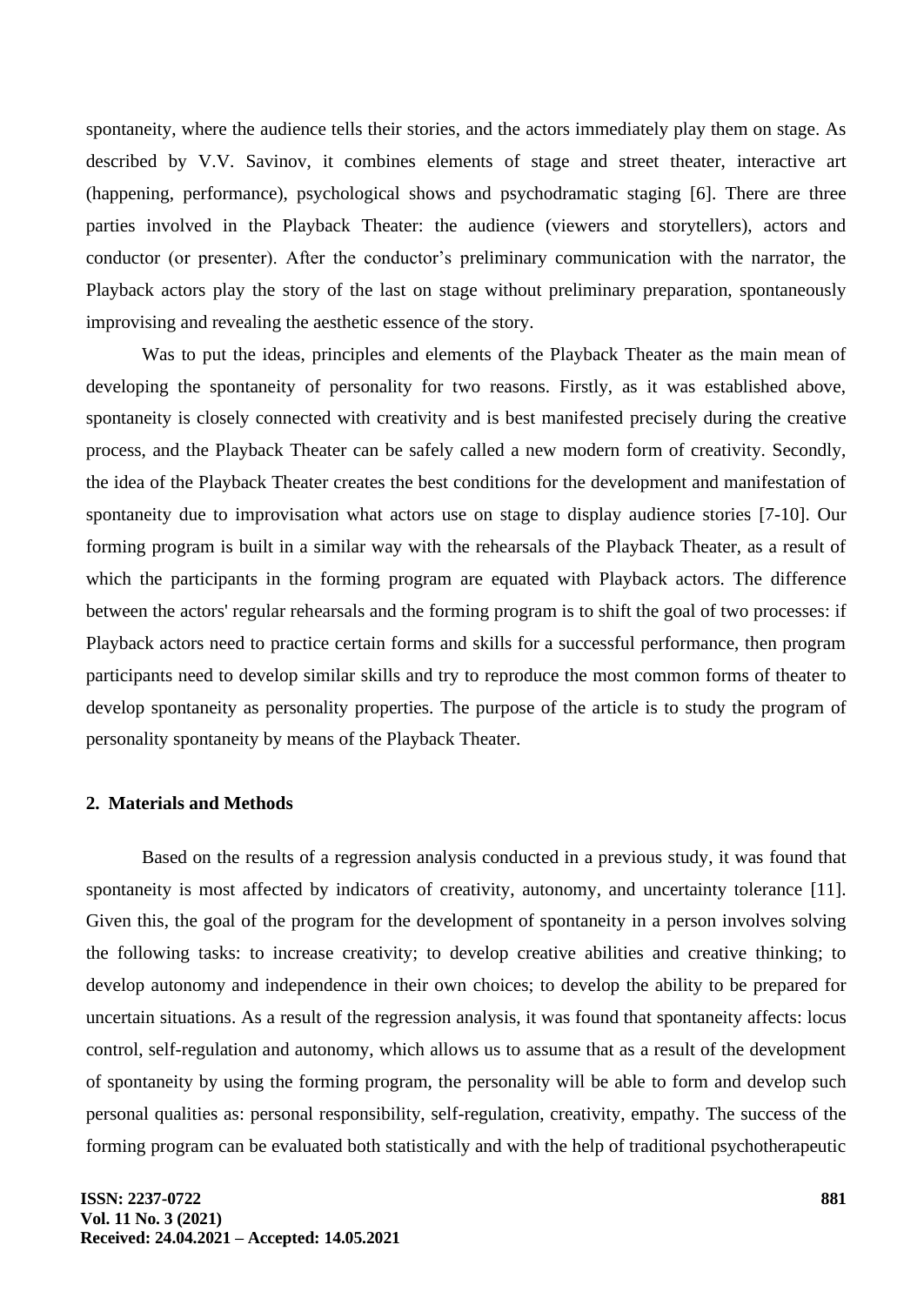criteria, namely: direct observation and evaluation of participants by the host, who first of all assesses the psychological mood of the participants, the degree of mastery of new skills by them. Another indicator may be the degree to which participants' expectations from the program are consistent with gained experience [12-15]. The last lesson is devoted to the collection of such information.

The main principles of building the forming program: the principle of "here and now"; the principle of confidentiality; the principle of frankness; the principle of active participation; the principle of personal responsibility. The program was attended by 18 people aged 19-25 years (6 men and 12 women). Two participants had participated in the Playback Theater before (participating in a master class and attending performances), six participants had heard about the Playback Theater before, and for the other half of participants the Playback Theater was previously unknown. The forming program contains a set of training and developmental exercises and games aimed at developing spontaneity through the development of creative abilities of a person, developing attention and creative thinking, developing acting skills and developing autonomy and tolerance for uncertain situations. In addition to the described exercises and games, the program uses various forms and techniques of the Playback Theater, which are not only a creative tool for creating Playback performances, but also an adequate mechanism for the development of personality spontaneity. In addition, the use of Playback Theater forms allows a better understanding of the spontaneity features and those factors that determine the specifics of its manifestations. The structure of the forming program consists of six interconnected blocks.

- 1. "Introduction". The purpose of the first block is to introduce the participants, explain the essence of the program. Clarification of the meaning of basic concepts, familiarization with the expectations of participants. Theoretical excursion into the theme of spontaneity and Playback theater. Establishment of an atmosphere of trust, acceptance, which contributes to the self-disclosure of participants.
- 2. "The development of spontaneity through creativity". The purpose of this block is to release creative potential and creative energy, to familiarize one selves with methods of activating creative self-expression and creativity, to recognize and overcome the barriers of manifestation of creativity, to develop creative thinking and search for original ideas.
- 3. "The development of spontaneity through tolerance to uncertainty". The purpose of this block is to master the ability to be ready for new experiences and changes, to free oneself from internal blocks. In order to be able to see new options and possibilities, this block also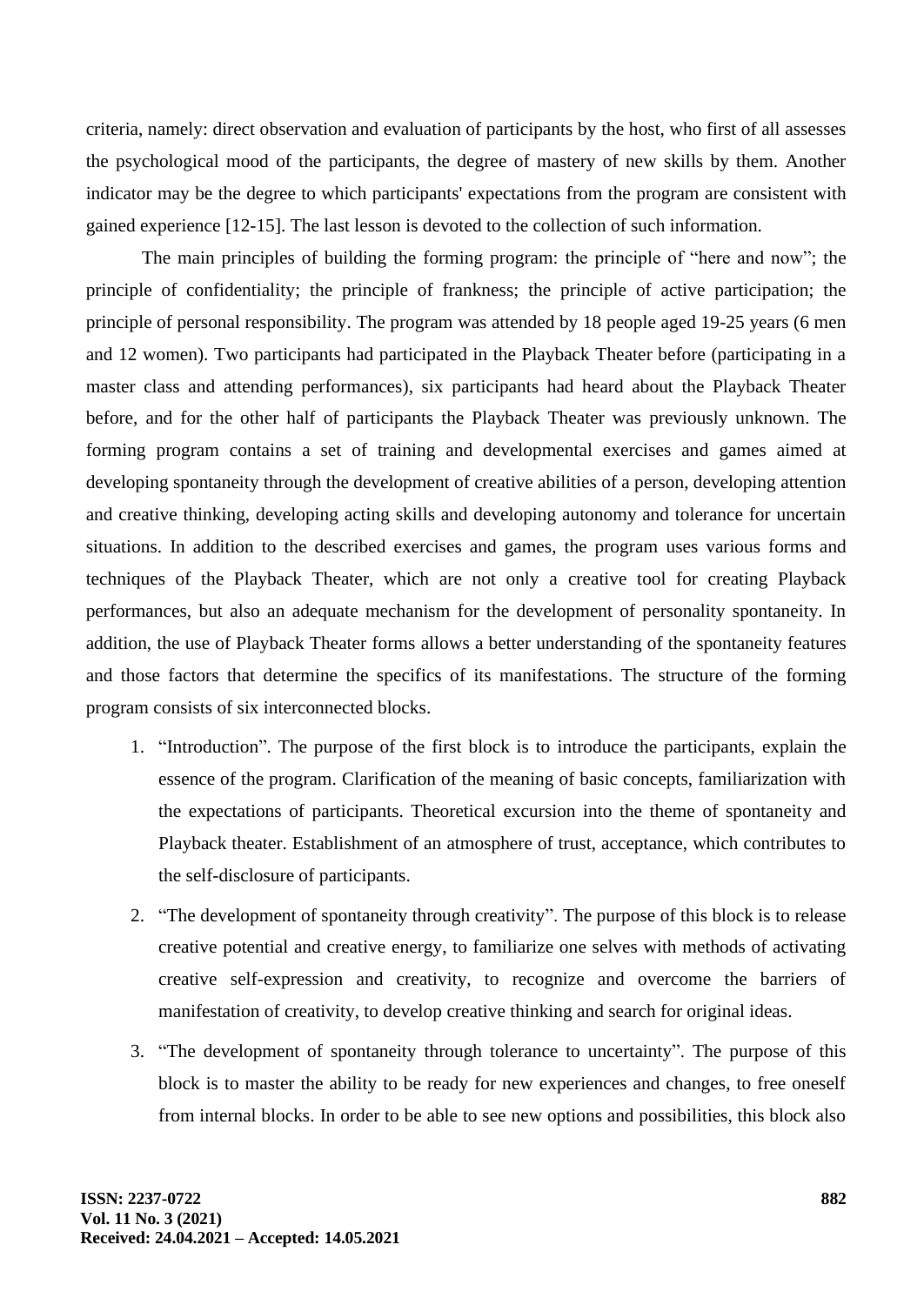includes the development of such mental processes as: attention, memory, thinking, imagination.

- 4. "The development of spontaneity through autonomy". The purpose of this block is to teach to be independent in their choices and decisions, to develop a sense of integrity in the individual.
- 5. "Generalization and combination" The purpose of this block is to consciously combine the previous stages, consolidate and develop the knowledge and skills gained.
- 6. "Summing up". The purpose of this block is to comprehend the experience gained at previous meetings, reflection on the topic of how this can be used in everyday life, receiving feedback and summarizing.

After the forming program for the development of personality spontaneity, its effectiveness was analyzed. The analysis consisted of an initial and final survey of participants (who were the experimental group for the study of the forming stage) in the forming program of spontaneity. Repeated testing was also carried out with a control group, which included 36 participants who did not participate in the forming program. In addition, a qualitative analysis of the effectiveness of the forming program was carried out by processing and analyzing the statements and feedback provided by the program participants during and at the end of the forming program. Comparison of data obtained as a result of control testing was carried out using comparative analysis (Two-Related Samples), the level of statistical significance was determined using the nonparametric statistical Wilcoxon T-test [1]. The computer program SPSS was used for statistical processing of data intended for applied research in the social sciences.

The Wilcoxon signed-rank test is a non-parametric statistical hypothesis test used to compare two related samples, matched samples, or repeated measurements on a single sample to assess whether their population mean ranks differ (i.e. it is a paired difference test). It can be used as an alternative to the paired Student's t-test (also known as "t-test for matched pairs" or "t-test for dependent samples") when the distribution of the difference between two samples' means cannot be assumed to be normally distributed [1]. A Wilcoxon signed-rank test is a nonparametric test that can be used to determine whether two dependent samples were selected from populations having the same distribution. The criterion is used to compare indicators of changes in two different conditions among the same sample of subjects. With its help, it can be determined whether the indicator shifts in one direction are more significant than in the other.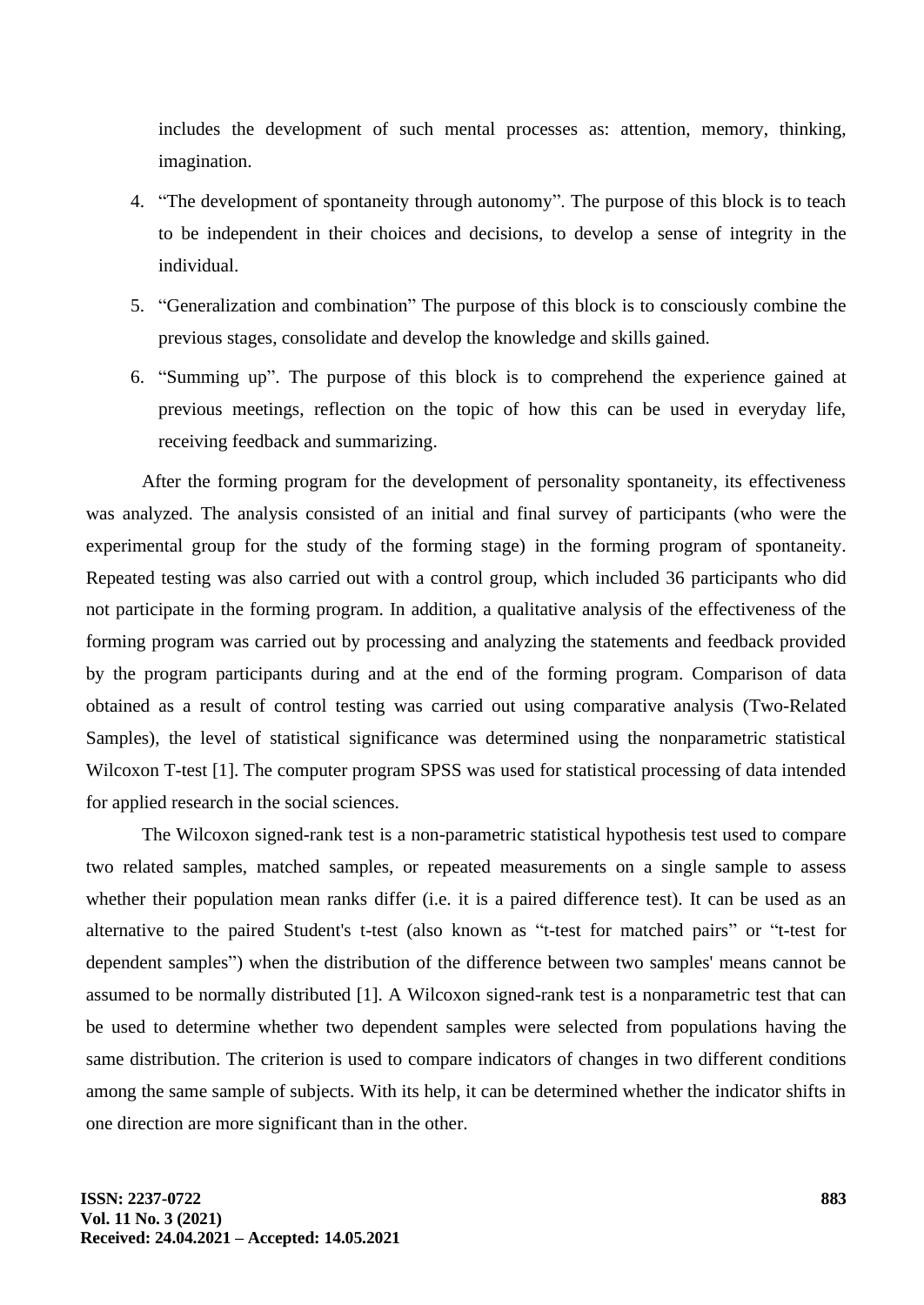#### **3. Results and Discussion**

In our case, significant changes in indicators in one direction or another in the experimental group will indicate the effectiveness and efficiency of our forming personality development program, that is, significant changes in the studied indicators were caused by the experience gained by the participants during the meetings. While noticeable shifts in indicators among the control group will indicate that there is a certain level of existential impact on the subjects. Therefore, in order to discard the influence of the environment and everyday life on the change of indicators, conducted a comparative analysis of the shifts in the indicators of the control and experimental groups, the results of which are presented in Table 1.

| commor organiz                   |                      |         |                           |           |
|----------------------------------|----------------------|---------|---------------------------|-----------|
| <b>Respondents</b>               | <b>Control group</b> |         | <b>Experimental group</b> |           |
| <b>Indicators</b>                | <b>Before</b>        | After   | <b>Before</b>             | After     |
| Spontaneity                      | 8.9                  | 8.9     | 7.94                      | $10.5**$  |
| Creativity                       | 11                   | 10.8    | 10.33                     | $14.21**$ |
| Autonomy                         | 9.7                  | 9.60    | 8.47                      | $12.33**$ |
| <b>Communication flexibility</b> | 8.7                  | 8.7     | 8.2                       | $9.1*$    |
| Uncertainty tolerance            | 10.8                 | $6.8*$  | 11.08                     | $15.3**$  |
| Self-regulation                  | 13.4                 | 12.2    | 12.36                     | $13.32*$  |
| Locus of control                 | 47.4                 | $50.3*$ | 32.59                     | 35.87**   |

Table 1 - The Dynamics of the Indicators of the Studied Personality Properties in Representatives of the Experimental and Control Groups

As can be seen from Table 1, a noticeable shift (at a significance level of  $p \le 0.05$ ) is present in the indicators of tolerance to uncertainty and general internality among representatives of the control group. The change in the indicator of tolerance to uncertainty took place in the direction of reduction. This means that during the time that was between the first and second testing, the participants in the control group felt less prepared for indefinite situations. Perhaps it will be more accurate to say that tolerance to changing situations has decreased over this time. This can be explained by social, political and economic events in the public life of the study participants. At the same time, the change in the indicator of general internality with the level of statistical significance ( $p \le 0.05$ ) took place upward. This may indicate an increase in the level of responsibility among the control group and movement from the external to the internal locus of control. After the forming program of personality spontaneity, important changes took place in the studied indicators of the experimental group, namely: spontaneity, creativity, autonomy, tolerance to uncertainty, and general internality

*Note: \*correlation on the level 0.05; \*\*correlation on the level 0.01*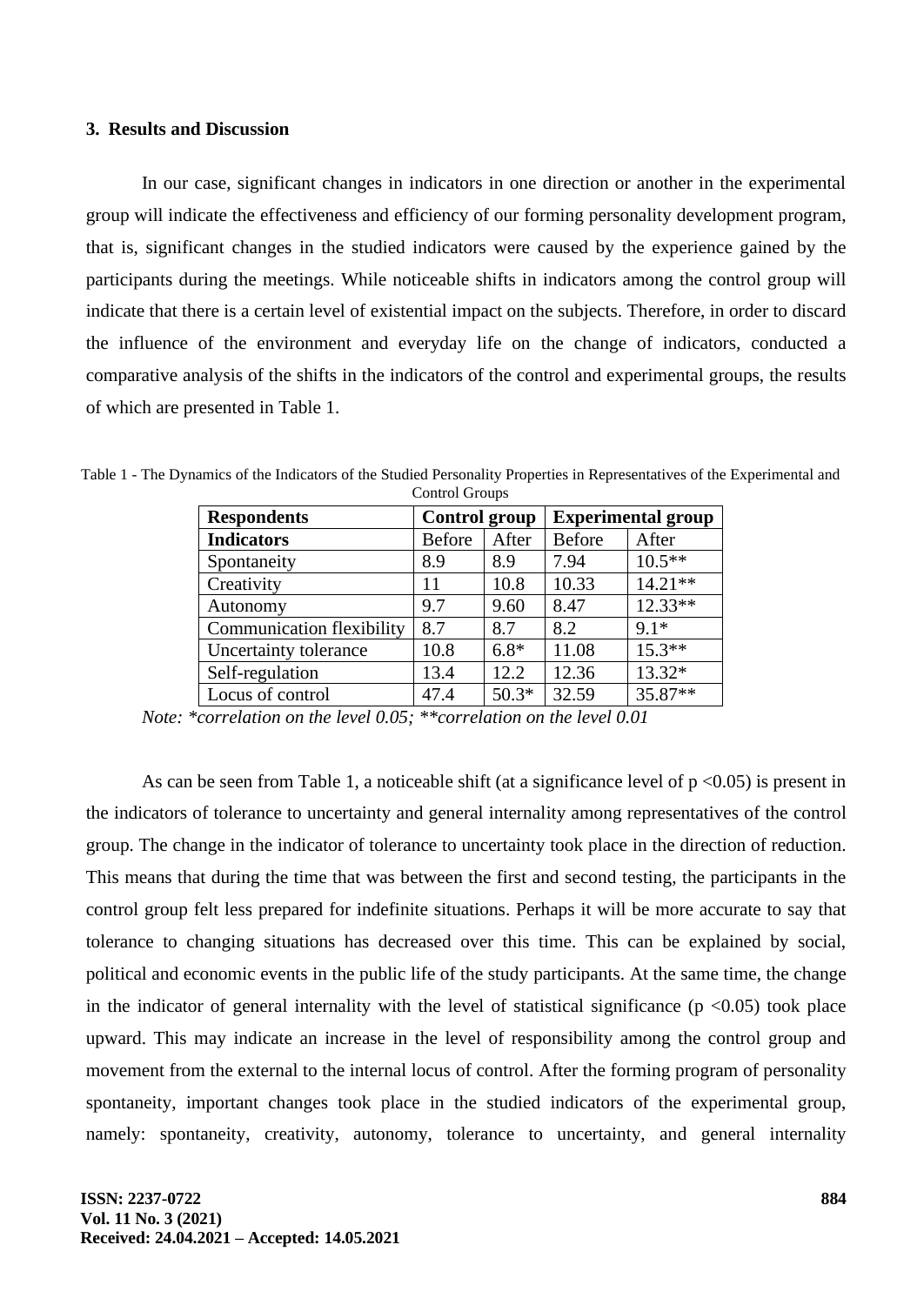$(p < 0.001)$ . Important changes have also taken place in terms of flexibility in communication, strongwilled self-regulation, scales of internality in the field of achievements, in the sphere of family and interpersonal relations.

The obtained results indicate the effectiveness and efficiency of the developed forming program of spontaneity. An interesting observation is that in the two studied groups – in the experimental and in the control – there were significant changes in the indicators of tolerance to uncertainty, but in different directions. This may indicate that despite the influence of everyday life, participation in the forming program allowed participants to increase their level of preparedness for indefinite situations. A significant change in the indicator of general internality in the experimental group can be explained by changes in the same indicator among the control group due to the influence of life. However, the appearance of a significant shift in the indicators on several scales of internality may indicate that the changes did occur under the influence of the forming program. A lower level of statistical significance in changes in indicators of flexibility in communication and strong-willed self-regulation can be explained by less close relationships of these indicators with others, which was established by the correlation and regression analyzes described above.

Also conducted a qualitative analysis of the statements and feedback of the participants in the forming program. During each meeting, the participants shared their expectations and actual experiences, and at the end of the lesson they answered four questions in writing: 1. What was easy during the lesson? 2. What was difficult? 3. What was important and had greatest importance? 4. What and how was associated with spontaneity? Answers to these questions throughout the program allowed us to observe the dynamics of the process of development of personality spontaneity, monitor the emotional states of participants and adjust the process when necessary. If at the beginning of the forming program certain concerns were expressed among the participants regarding what the Playback Theater is and whether they can feel free to play the role of actors of this theater, then at the end of the program these fears were no longer observed. Examples of this include the following statements: at the 1st lesson, "What will they think of me?", "I don't know how to express emotions", "Playback is incomprehensible, but I understand that it can be useful"; at the 9th lesson, "It is interesting to work on a character through an image", "Now there is already much less inconvenience". This indicates that during the lessons the participants arose and did not weaken the interest as to what the Playback Theater is and how it works, and at the same time the insecurity in the beginning and self-confidence that were at the beginning have disappeared, which indicates the general positive influence of the forming program on self-perception.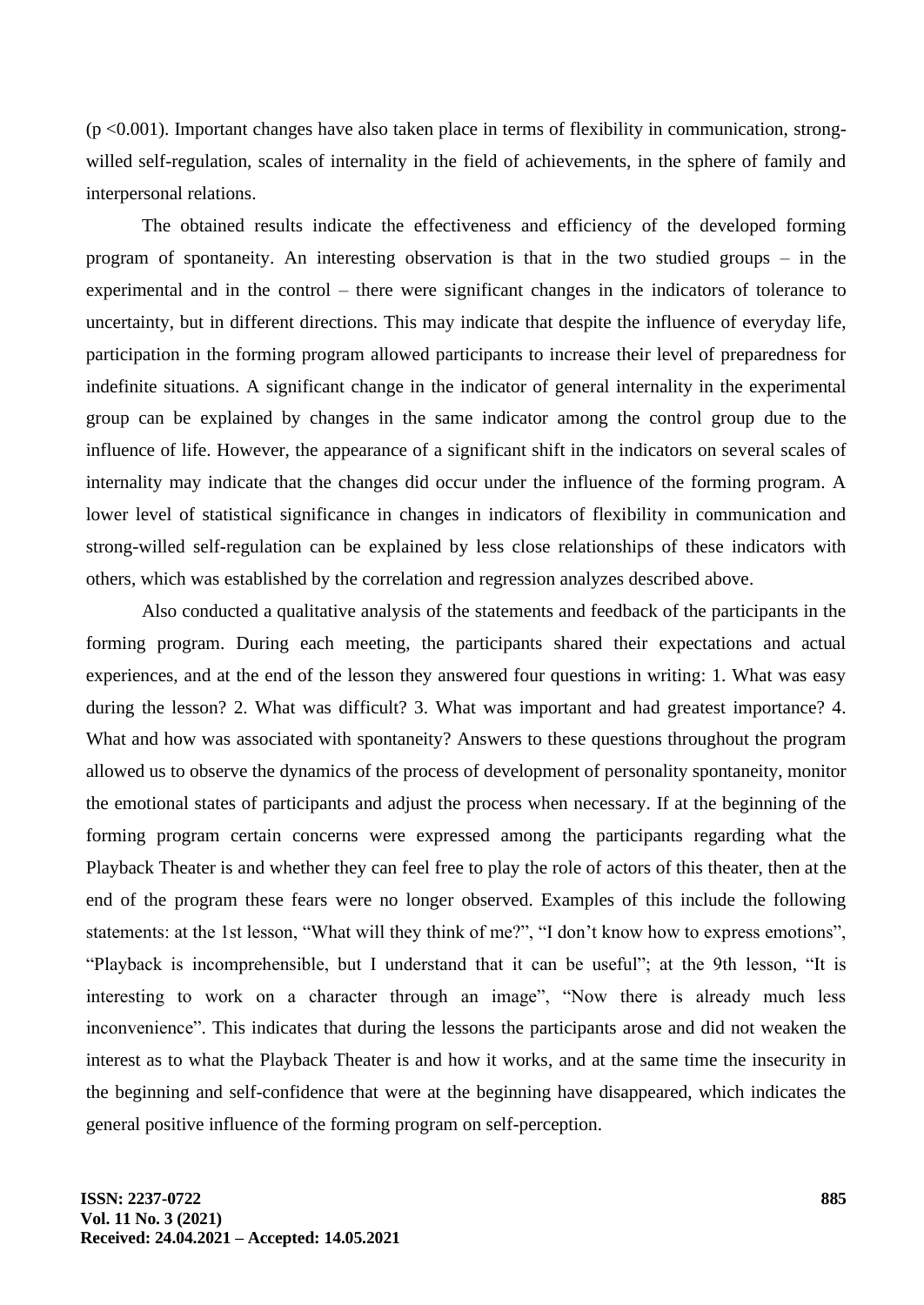Here are a few examples of how program participants explain the connection between what happened during the meeting and spontaneity. At the beginning of the program, statements regarding spontaneity were as follows: "It's hard to decide to accept the unknown", "Spontaneity is connected with creative tasks", "The need to instantly reflect the emotions of another person". At the end of the program, participants described their impressions and thoughts on how spontaneity manifests itself and develops, using the following statements: "The lesson helps to develop spontaneity and hear my inner voice", "Spontaneity is manifested through the development of relaxedness in movements", "Spontaneity made me feel light", "Awareness of movements and feelings occurred at the same time", "Interest in the result makes me look for solutions", "Spontaneity when it is necessary to take the first step is to take the initiative in various tasks".

These statements of the participants in the forming program prove the existence of a connection between spontaneity and other personality traits that study. For example, in the statement "Spontaneity is connected with creative tasks", the connection between spontaneity and creativity, which the participants of the program felt during the first lessons, is manifested; in the expression "Classes helps to develop spontaneity and hear my inner voice" can talk about meeting with autonomy as the integrity of the personality, when awareness and acceptance of oneself takes place; "Interest in the result makes me look for solutions" – this expression indicates the development of creativity and tolerance for uncertainty, which manifests itself in the readiness to respond in new ways in both new and familiar situations; in the expression "Spontaneity when you need to take the first step is to take the initiative in various tasks", responsibility develops through the development of spontaneity, which allows participants to try and feel for themselves what it means to take the initiative and take the first step.

In addition to illustrating the connection between spontaneity and other personality traits, these statements allow us to see how the thoughts and feelings of the participants in the forming program were transformed by spontaneity and how it manifests. If at first the program participants had certain difficulties in manifesting themselves and their spontaneity ("It's hard to decide to accept the unknown") and there was a need to learn more about oneself, to feel your inner nature ("It is important to learn something about yourself"), then during the program, these difficulties and fear of unknown have been changed by relaxedness ("Spontaneity is manifested through the development of relaxedness in movements", "Spontaneity made me feel light") and gave answers to questions about the inner world of program participants ("Awareness of their movements and feelings at the same time", "Lesson helps to develop spontaneity and hear my inner voice").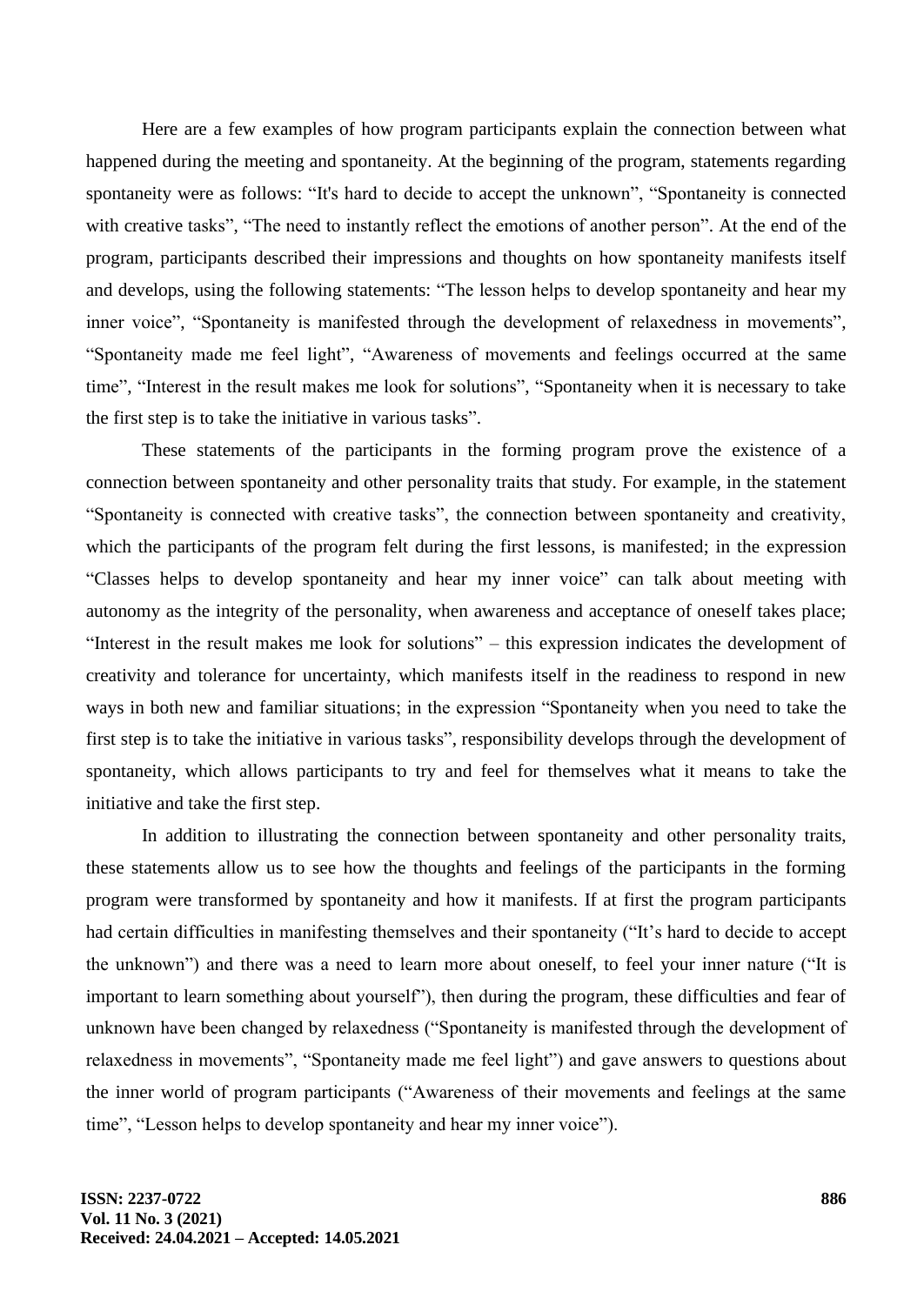Recommendations for using the forming program of personality spontaneity. The above quantitative and qualitative evidence of the effectiveness and efficiency of the forming program of personality spontaneity developed by us allows to use it in various contexts. This forming program can be used by teachers and curators in elementary courses in higher education with the aim of the earliest formation and development of such important personality traits as spontaneity, autonomy, responsibility, creativity. In addition to the obvious benefits for the development of a student's personality at the beginning of early adulthood, this will facilitate the process of adapting students to the new environment and new opportunities and responsibilities, and can also positively affect the learning of educational material and attitude towards learning in general. Also, this forming program can be used by the leaders of Playback theaters in order to develop the personality of the Playback actor. In this case, the difference between regular rehearsals and activities of the forming program will be a shift in emphasis from working out certain forms to the development of the actor's personality.

The need to make such a shift in emphasis in the process of the Playback Theater may arise for several reasons: if this Playback Theater is recently created, and for the formation of an effectively functioning team, the leader wants to first of all pay attention to the identity of each individual actor and the level of development of those qualities that they will need in this process; if this Playback Theater is in a state of creative crisis: the theater does not develop, there is no unity in the team, as a result of which all these affect the quality of the performances and relationships in the theater; to search for new ways to express yourself creatively [16-22]. This path is useful for the prevention and struggle with patterns and stereotypes of the way actors exist on stage during performances and rehearsals of the Playback Theater [23-26]. This forming program can be used not only by the leaders of Playback theaters, but also by the leaders of any other creative associations (theaters, studios, workshops) with the aim of self-improvement of their creative activity through the development of spontaneity by means of the Playback theater. This forming program can be used among psychologists in personality development centers and among psychologists working with groups of people with a low level of spontaneity, responsibility, communication skills, selfregulation, creativity and a high level of external locus of control.

## **4. Conclusion**

The developed and tested forming program for personality development by means of the Playback Theater is aimed at developing personality spontaneity. Statistically significant differences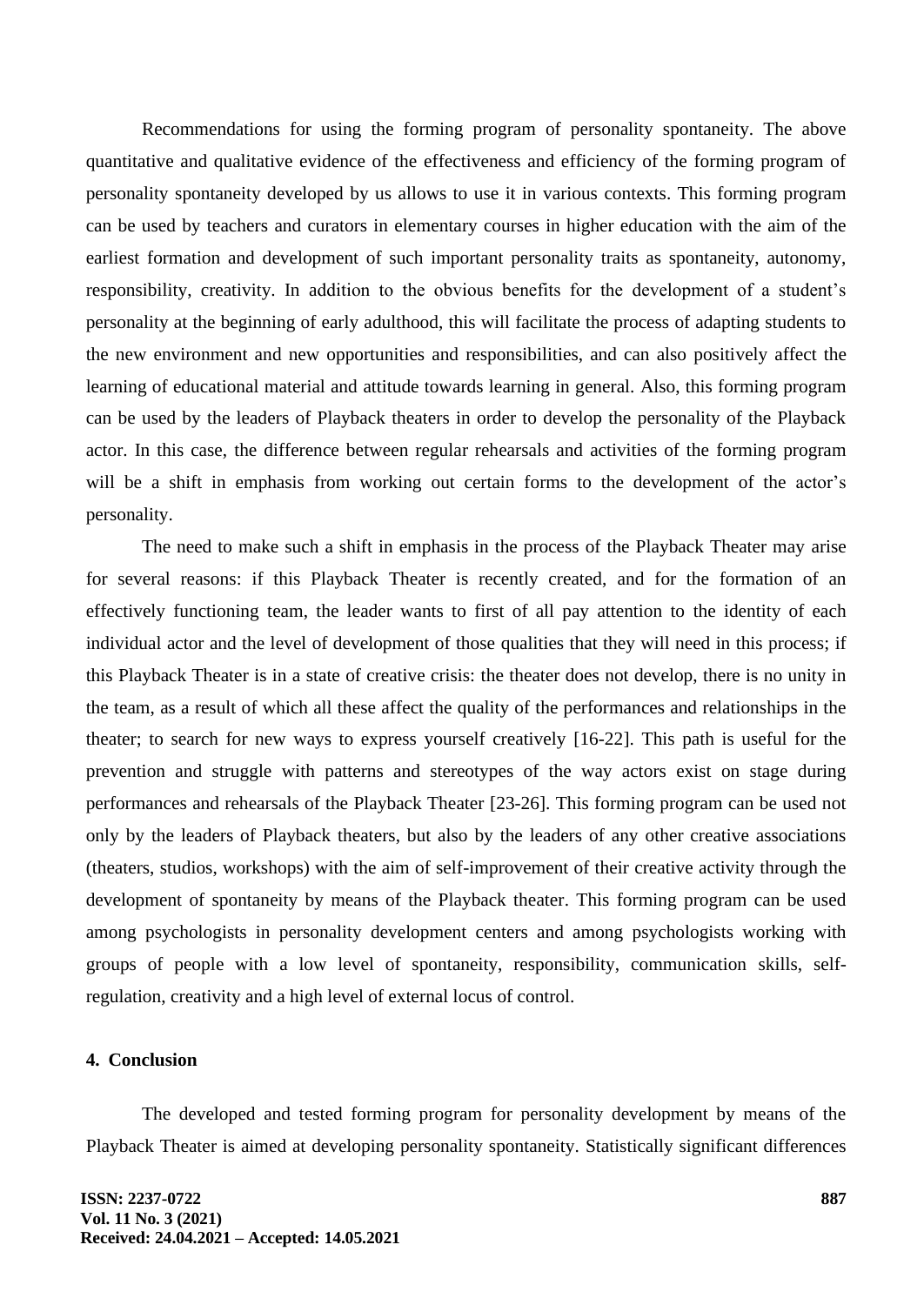between the data of the experimental group before and after the forming program, together with the results of a comparative analysis of testing among the control group, make it possible to conclude that the forming program developed can be considered as an effective means of developing personality spontaneity. During the program, the process of development of spontaneity and the personality as a whole took place along with the obvious manifestation of the connections of spontaneity with other studied personality traits. The results of a qualitative analysis of the statements and feedback of the forming program participants illustrated the presence of spontaneity with other personality traits and indicated how the thoughts and feelings of the forming program's participants were transformed regarding spontaneity and how it manifests. If at first the program participants had certain difficulties in manifesting themselves and their spontaneity, then during the program these difficulties changed by understanding and awareness of the peculiarities of their spontaneity.

## **References**

Gesell, I. (2005). Practiced spontaneity: using improv theater skills to help teams master change. *Journal for Quality and Participation*, 28(1), 4-7.

Slingerland, E. (2017). *And do not try! Ancient Wisdom, Modern Science and the Art of Spontaneity*. Publishing House AST, Moscow, Russian Federation, 320 p.

Kipper, D.A., Green, D.J., and Prorak, A. (2010). The relationship among spontaneity, impulsivity, and creativity. *Journal of Creativity in Mental Health*, 5(1), 39-53.

Moreno, J. (1993). *Theater of Spontaneity*. Mental Health, Krasnoyarsk, Russian Federation, 142.

Vaneigem, R.A. (2005). *Treatise on the Ability to Live for Young Generations*. Gilea, Moscow, Russian Federation, 288 p.

Savinov, V.V. (2010). *Playback Theater as a Modern Socio-Psychological Practice*. National Psychological Association, Kyiv, Ukraine, 40 p.

Davelaar, M.P., Araujo, F.S., and Kipper, D.A. (2008). The revised spontaneity assessment inventory (SAI-R): relationship to goal orientation, motivation, perceived self-efficacy, and self-esteem. *The Arts in Psychotherapy*, *35*(2), 117-128.

Moreno, J.L. (1964). *Psychodrama.* Beacon House, Beacon, United States, 180.

Larionov, I.Yu. (2005). *The Term Sponte in the Doctrine of Free will by Anselm of Canterbury*. Publishing House of the St. Petersburg Philosophical Society, St. Petersburg, Russian Federation, 195 p.

Kant, I. (1994). *Criticism of the Ability of Judgment*. Moscow Art, Moscow, Russian Federation, 369.

Trofimova, D., Miliutina, K., Drobot, O., Romanova, I., Kolodych, D., and Rubel, N. (2019). Spontaneity and interdependences between personality properties. *International Journal of Recent Technology and Engineering*, 8(4), 5559-5563.